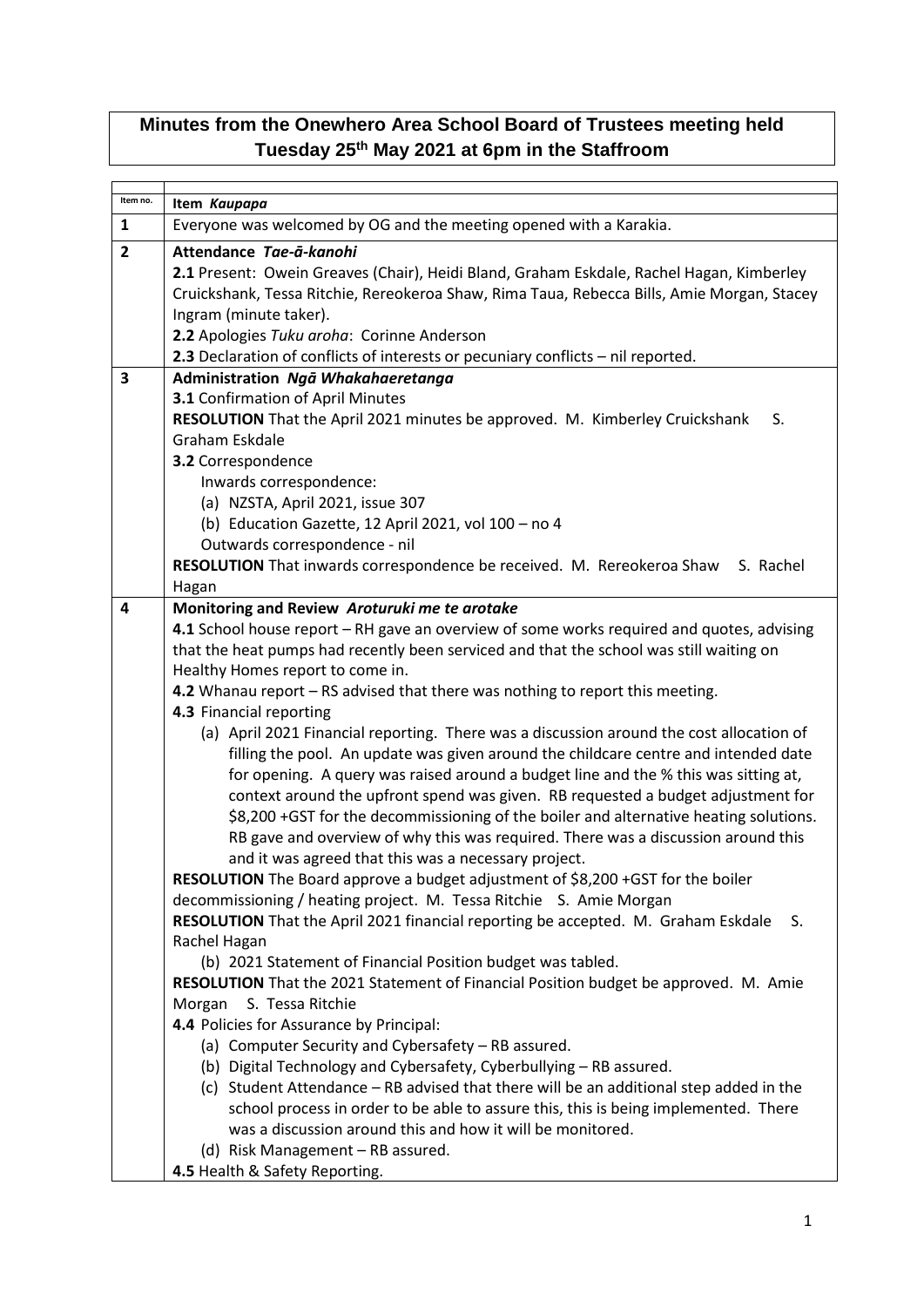(a) Safe 365 Assessment. RB gave an overview of what has come through from the staff survey around their workspace / classrooms and what actions had been advised. There was a discussion around the capability index, AM spoke of having the goal of 60% and looking to achieve this – how could this be done. RB talked about upcoming PD around H&S leadership. (b) Sick Bay & Injury Report was tabled.

**RESOLUTION** That the Health & Safety reporting be received. M. Kimberley Cruickshank S. Amie Morgan.

- **4.6** Overnight & potentially hazardous activities / trip proposals one for this meeting:
	- (a) Waananga ki Onewhero 12/06/21 to 13/06/2021, submitted by Kramer Ronaki. HB advised that this was low risk and it was being held at school, HB advised that she was happy to endorse this trip.

**RESOLUTION** That the above overnight trip be approved. M. Rereokeroa Shaw S. Tessa Ritchie

HB advised when she had received the paperwork through and there was a discussion around this and what the process and set deadlines were around Board approval for trips. It was agreed that it was imperative for all parties to have the appropriate time in which to review the documents. RB said that there will a staff discussion around policy, process and timelines. HB also gave feedback around EOTC documentation, saying that she was not completely comfortable with RAS and that there needed to be an education piece around this.

**4.7** The action list from the April meeting with updates was tabled. There was a discussion around the carvings, RB advised that these were completed and would be installed in time for the blessing and school walkaround on Monday  $31<sup>st</sup>$  May, which begins at 7am. RB advised that they were beautiful and that the name and story was still to come. HB talked about her walkaround / H&S check of school grounds prior to each term starting.

The document from the sub-committee formed to review recent correspondence from a parent around the school uniform was tabled. There was a discussion and agreement around what was tabled. It was decided to leave the uniform policy review when it is scheduled to be reviewed – term 1 2022, with consultation with all parties to be initiated at the end of this year.

- **4.8** General:
	- (a) Draft 2021 Governance Manual for review and approval. There were no changes identified. OG highlighted that the staff rep role was to work in the overall interests of the school – they were not the delegate for staff. There appeared to be a misconception with some people around this.

**RESOLUTION** That the draft 2021 Governance Manual be approved. M. Rebecca Bills S. Heidi Bland.

- (b) **RESOLUTION** The Board wish to apply for financial support from Grassroots Trust for the implementation of an innovative sports, educational and wellbeing programme called Street Racket. This sustainable programme will have a positive impact on all Year 1 students. Street Racket is an extremely cost effective way of keeping our 'tamariki' active and teaching them motor skills at an early age, it also has the added benefit of upskilling two teachers to become certified Street Racket instructors thereby removing any future delivery cost. The amount we are applying for is \$3854.00. M. Rereokeroa Shaw S. Tessa Ritchie
- (c) Board sub-committee role descriptions. OG talked about meeting with a NZSTA representative to get feedback around this with the intention to tighten up around the requirements of the roles and this will also help with succession planning.
- (d) Recent PD undertaken by CA, AM and GE was tabled in a document. AM gave an overview of the document, highlighting points that they felt the Board were already doing well: legislation framework and Boards primary objectives, the makeup and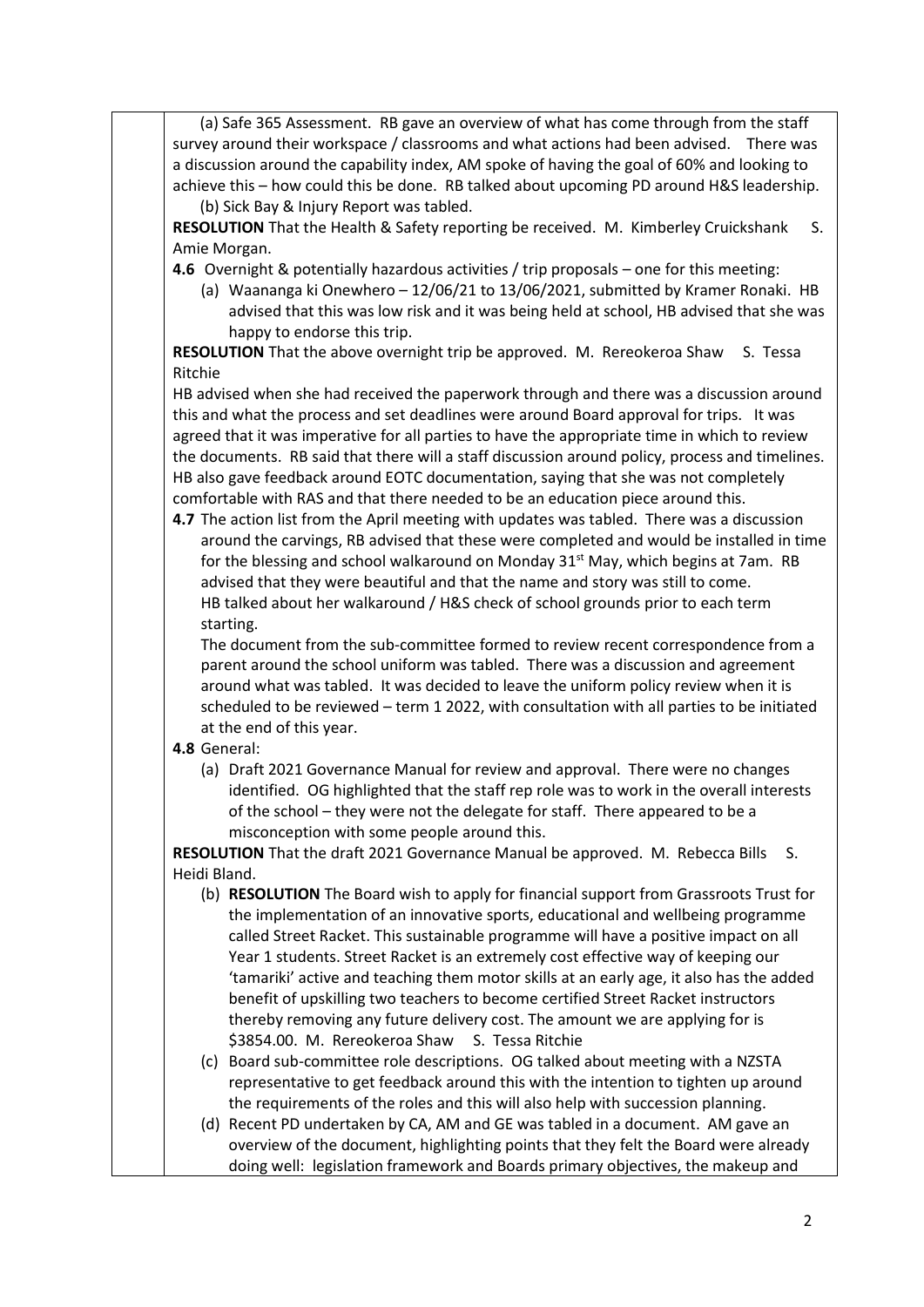|   | roles of Board members and building effective relationships. Key things identified<br>were that the Board should have an annual work plan which aligns with the school<br>charter and strategic plan, which is linked with finance. There was a discussion<br>around this. An example of the NZSTA work plan was reviewed. There was a<br>discussion around formally evaluating and reviewing effectiveness of roles and parties<br>moving forward. There was a query raised around having a risk section as an agenda<br>item.<br>(e) The ERO School Trustees Booklet was tabled. RB advised that since the PD session<br>with ERO last week that Tracey had been in touch and that they were looking to come<br>in to school for 3 days in June to do a mini version of what they used to do but for a<br>different purpose. That this is for baseline data gathering process. From there<br>everyone would sit down and work out the where to from here to co-build a plan and<br>work together. RB advised that she would need to brief staff about this, so staff<br>understand the process. RB advised that there would be work for the Board prior to<br>this day as well. RB advised that the School Charter was due for review at the end of<br>the year and that there would need to be a strategic planning day for the Board later<br>in 2021. |
|---|------------------------------------------------------------------------------------------------------------------------------------------------------------------------------------------------------------------------------------------------------------------------------------------------------------------------------------------------------------------------------------------------------------------------------------------------------------------------------------------------------------------------------------------------------------------------------------------------------------------------------------------------------------------------------------------------------------------------------------------------------------------------------------------------------------------------------------------------------------------------------------------------------------------------------------------------------------------------------------------------------------------------------------------------------------------------------------------------------------------------------------------------------------------------------------------------------------------------------------------------------------------------------------------------------------------------------------------------------------|
| 5 | Strategic decisions Whakatau rautaki                                                                                                                                                                                                                                                                                                                                                                                                                                                                                                                                                                                                                                                                                                                                                                                                                                                                                                                                                                                                                                                                                                                                                                                                                                                                                                                       |
|   | Policy for review:<br>(a) Visitors policy - there was a discussion around this, with feedback from the office staff<br>tabled. RB advised that there were some things for her to take away and work<br>through which were more process things as opposed to policy change. It was<br>identified that there needed to be a change made and a resolution around this<br>followed.                                                                                                                                                                                                                                                                                                                                                                                                                                                                                                                                                                                                                                                                                                                                                                                                                                                                                                                                                                            |
|   | <b>RESOLUTION:</b> It was agreed to change the 3 <sup>rd</sup> bullet point in the Visitors policy to 'All visitors                                                                                                                                                                                                                                                                                                                                                                                                                                                                                                                                                                                                                                                                                                                                                                                                                                                                                                                                                                                                                                                                                                                                                                                                                                        |
|   | acknowledge the health and safety briefing and are given a visitor tag to wear'                                                                                                                                                                                                                                                                                                                                                                                                                                                                                                                                                                                                                                                                                                                                                                                                                                                                                                                                                                                                                                                                                                                                                                                                                                                                            |
| 6 | Strategic discussions Ngā kōrerorero rautaki<br>6.1 Principals report - AM asked about the Wellbeing school wide program, RB responded<br>that the community wellbeing curriculum hui needed to happen to get feedback and when<br>this progress has happened they can then plan from there. RB highlighted that the Wellbeing<br>section of the website is behind and advised that this will not be completed by the end of the<br>term. RB continued that KH was working on this and it will align with the Wellbeing<br>curriculum. There was a discussion around tweaking the annual plan post the PD with Tracey<br>from ERO, RB talked through how this could look. It was agreed that the accountability piece<br>was important to retain. The next steps highlighted were for RB to get guidance around how<br>much of the plan is able to be changed.<br>6.2 SENCo report - term 1, 2021 was tabled. RB clarified what PCSS (Permanent Care Support                                                                                                                                                                                                                                                                                                                                                                                               |
|   | Service) was. OG asked if the school had enough teacher aides, RB responded yes - with<br>flexibility around where teacher aides work. RB talked about some students arriving at school<br>with very little information coming with them and behaviors could be extreme. RB advised<br>that a student had to be at OAS for 10 weeks before the school could apply for funding /<br>assistance for the child. There was a discussion around if a student was coming from another<br>school where they had funding why this did not necessarily move with the child. RB<br>highlighted that Auckland had a lengthy waiting list. There was a discussion around how the<br>school manages meantime until funding / assistance is given.<br>RB spoke of a facilitator who she would like to get in to the school to present to staff which<br>was around the cognitive side of behavior to help with awareness around this. RB advised<br>that a couple of staff members and teacher aides had had this PD however she thought it<br>important for all staff.                                                                                                                                                                                                                                                                                                  |
|   | 6.3 Behaviour report for term 1, 2021 was tabled. The significant improvements that the term<br>1 data showed were highlighted. TR advised that when discussing behavior management at a                                                                                                                                                                                                                                                                                                                                                                                                                                                                                                                                                                                                                                                                                                                                                                                                                                                                                                                                                                                                                                                                                                                                                                   |